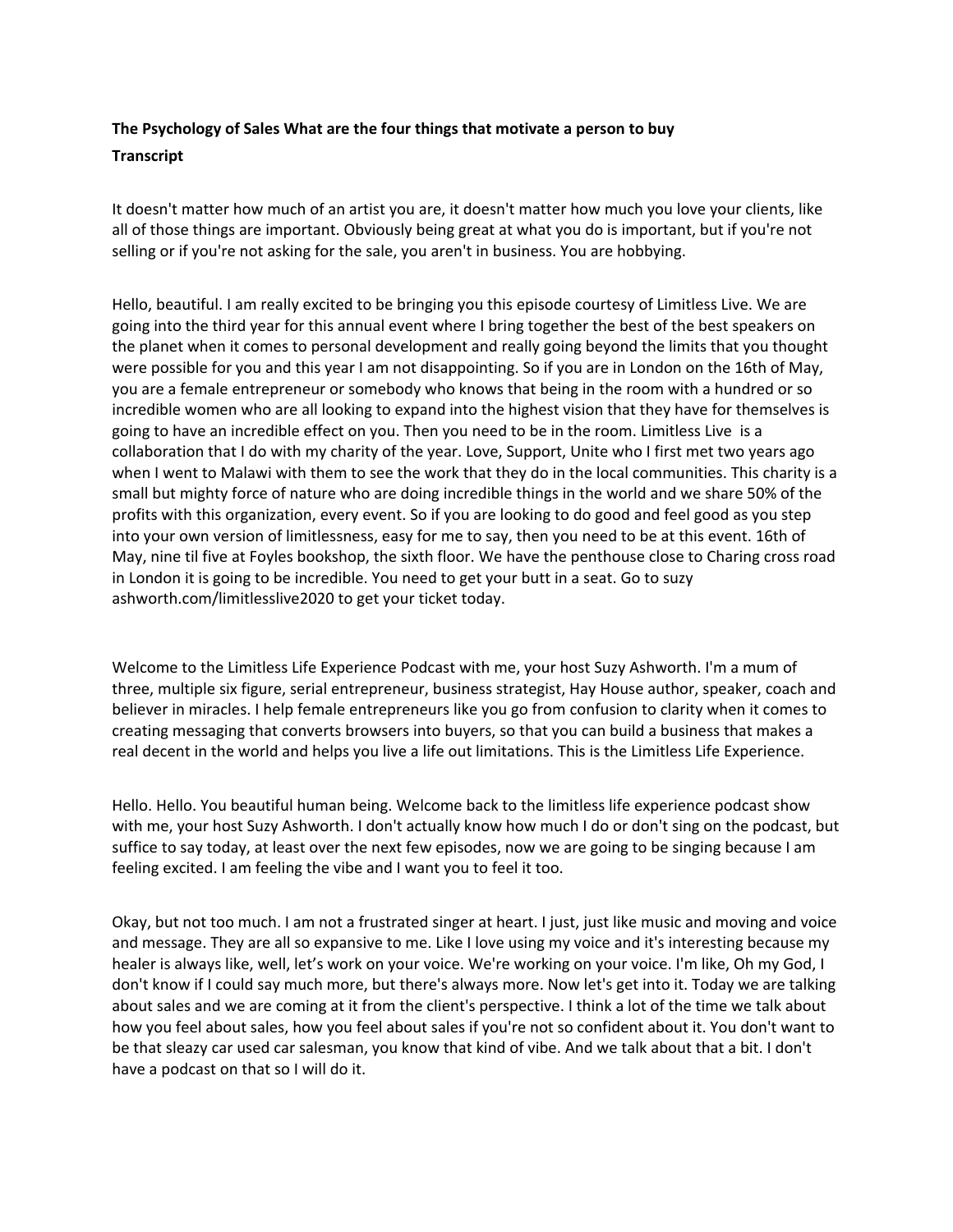However today we are looking at it from the client's perspective and we are gonna look at what are the four main motivators that drive anyone to sales. And when I say main, actually from my learning, these are the only four reasons that people will ever buy. And so I really encourage you to look back at your last purchases and ask yourself which of these boxes did this purchase tick? And if it didn't tick any of them, I really want to hear what it was that you bought. So just DM me over on the gram. Let me know what you bought that didn't fall into these four categories. I'm probably not going to believe you because everything falls into these four categories. So let's get really real here for a second. This is important because without sales you do not have a business.

You have to sell. So it does not matter how deep and intention you have. It doesn't matter how much of an artist you are, it doesn't matter how much you love your clients, like all of those things are important. Obviously being great at what you do is important, but if you're not selling shizzle, if you're not asking for the sale, you aren't in business and I'm on a mission to help you change that. And as I said, one part of that is your confidence. But the other thing is really understanding why people buy anything that they do. So time is a huge factor. Now, this doesn't matter whether you are in the fitness industry or you are selling business or you are an art teacher or you are teaching somebody musical instruments. Whenever you are able to save somebody time, you have the potential to sell them.

You know, time is our most valuable commodity. And I know that this is something that I say a lot. I think that we underestimate just how precious it is. And you hear me talking about it from the context of wasting time. So many people are wasting time. They're wasting their opportunity, they're wasting these chance on this earth and that breaks my freaking heart. It really does. I just want to say wake up. There's time around you just get on with it. You know, stop waiting for when it's going to be perfect and just dive then. And a lot of my messaging will refer to this on an ongoing basis because I want you to realize that the only time you have is now, the only time you have is now. And when that hits home with somebody who is ready to make the progress, you know that they are capable of making.

That is so powerful. So when you're inviting somebody to come to the gym, you want to be able to say, the personal training that I offer is different from everybody else because it's going to accelerate the speed of which you feel better in your skin. You feel better, you look better, you increase your confidence and that's going to happen in 90 days as opposed to next year. When you come onto my program, I'm going to show you how to make fiveK consistently in 90 days rather than it taking me the year to figure it out that it took me. I'm going to show you how to make or create a 10 K launch in just 90 days. How long have you been trying to work this out on your road? Like I'm going to save you time. And that is important for people who are motivated.

So slight tangent here, but it's important. When I am on a clarity call with somebody, I will ask them why now? Because I want to hear if that person is motivated. And when people say to me, um, it doesn't really matter if I do this now or not because my partner is earning enough to support us and it doesn't really matter if I do this now or not. I kind of want to spend the next, you know, couple of years like really being mum. Um, it doesn't really matter if I do this now or not. Those people are not motivated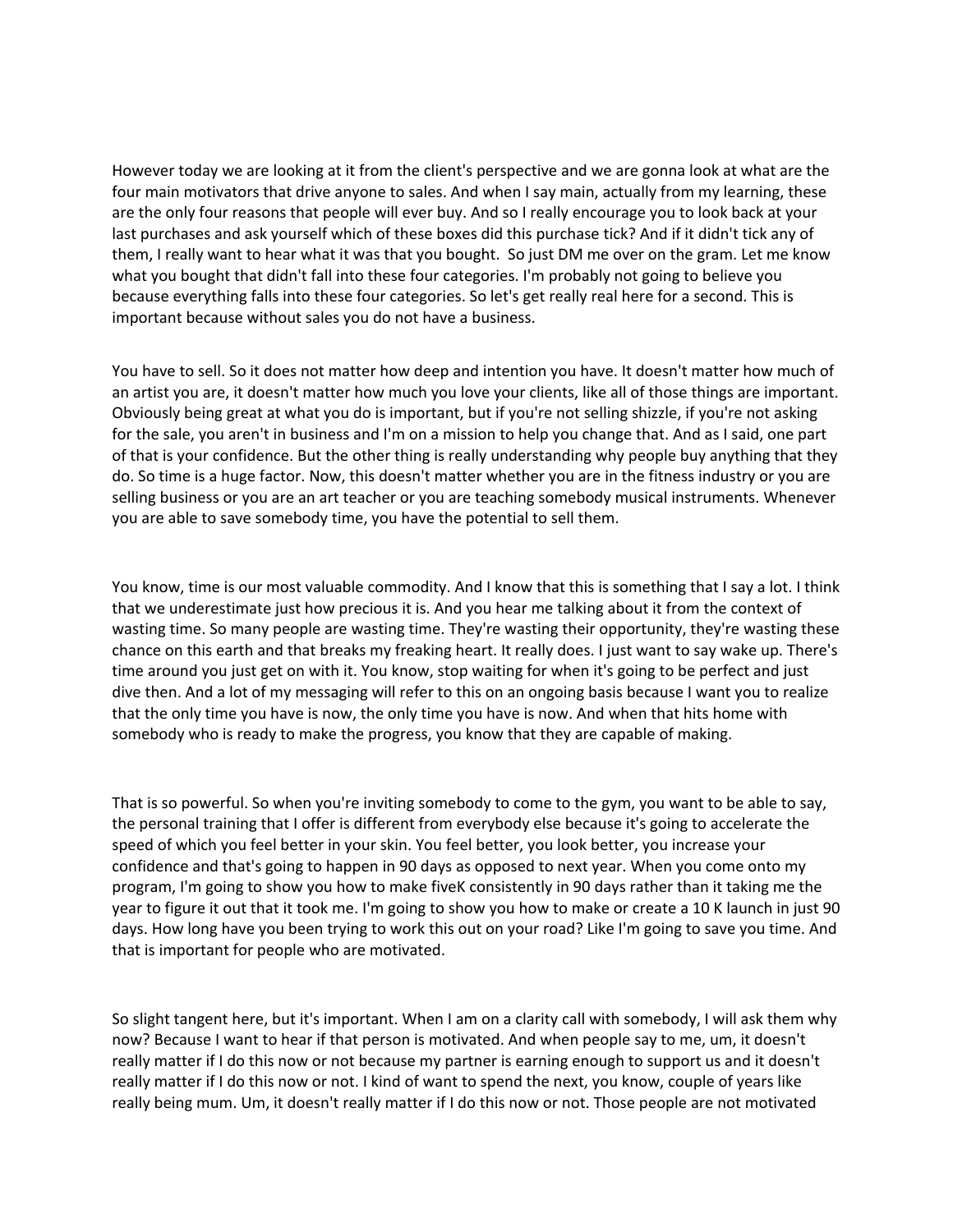right now and that's no shade or disrespect. Like everybody has their process and whatever part of the journey they're on is absolutely the right part of the journey for them. And when it comes to you helping somebody make the transformation that they desire, those people need to be ready now in order for them to take the next step.

Otherwise it's too freaking comfortable. If somebody is too comfortable and is not motivated by not wasting any more time or, and just to reframe that slightly, because obviously spending time with your children before they go to school is certainly not wasting time. But if they have other priorities, then creating the transformation that they say that they desire, then they are not ready and emphasizing how much time we're going to be saving them is not going to be a useful sales tool because they are not interested in that. The next reason that people buy is making money or saving money. And what's interesting to me about this is that people think that as a business coach it's much easier to sell what it is you're selling because you're able to say you're going to make X amount. Here's what I know to be true after working with health coaches, relationship coaches, um, life coaches, so many different types of coaches that you can absolutely relate what it is that you are doing back to how much of value somebody puts on making the transformation.

And that is just as powerful as being able to say you are going to be able to earn this much from your business. So I recently worked with a relationship coach and she doubled her income in the previous year in six months. And obviously she's not selling this is how you make more money, but part of what she is selling is how much is it worth to you to finally work out who you need to be in order to attract the person who is deserving of your time? How much is it worth to you to start wasting your time on people who do not value you? People who don't want to commit to you. People who yeah, are never going to want to have 2.4 children and the white picket fence. How much is that worth to you? And when you are able to put it in that frame, then people are able to put a number on it and that is, as I say, super, super powerful.

Please don't think in one of the most competitive niches that because you are able to say this is how much you can earn it makes it easier to make the sale. It's not true. Your job if you are not a business coach, if you are not working with somebody directly in relation to how much money they can earn is to ask somebody how much value they would place on creating the transformation that they desire. And you know, often when people are motivated enough, when people are ready, often the thing that a looking for transformation in is priceless to them. Otherwise they wouldn't be looking for a coach. Otherwise they'd be like, no, I just put up with that. And so when you're able to make it that tangible and that real for people, that's how you are able to demonstrate the return on investment for them.

And that's what they are looking for when it comes to whether they feel really comfortable in that exchange of money from them to you. So how can your product make people money or save people money? And if you are not making money or saving money, I want you to tune into what's the value of the transformation. Because as soon as you start to talk in that type of language, it's like I'd give you £10,000 pounds to show me what it takes to really attract somebody who is going to be in a long lasting relationship with me. Oh great. Because this is only four and a half thousand. I've saved you four and a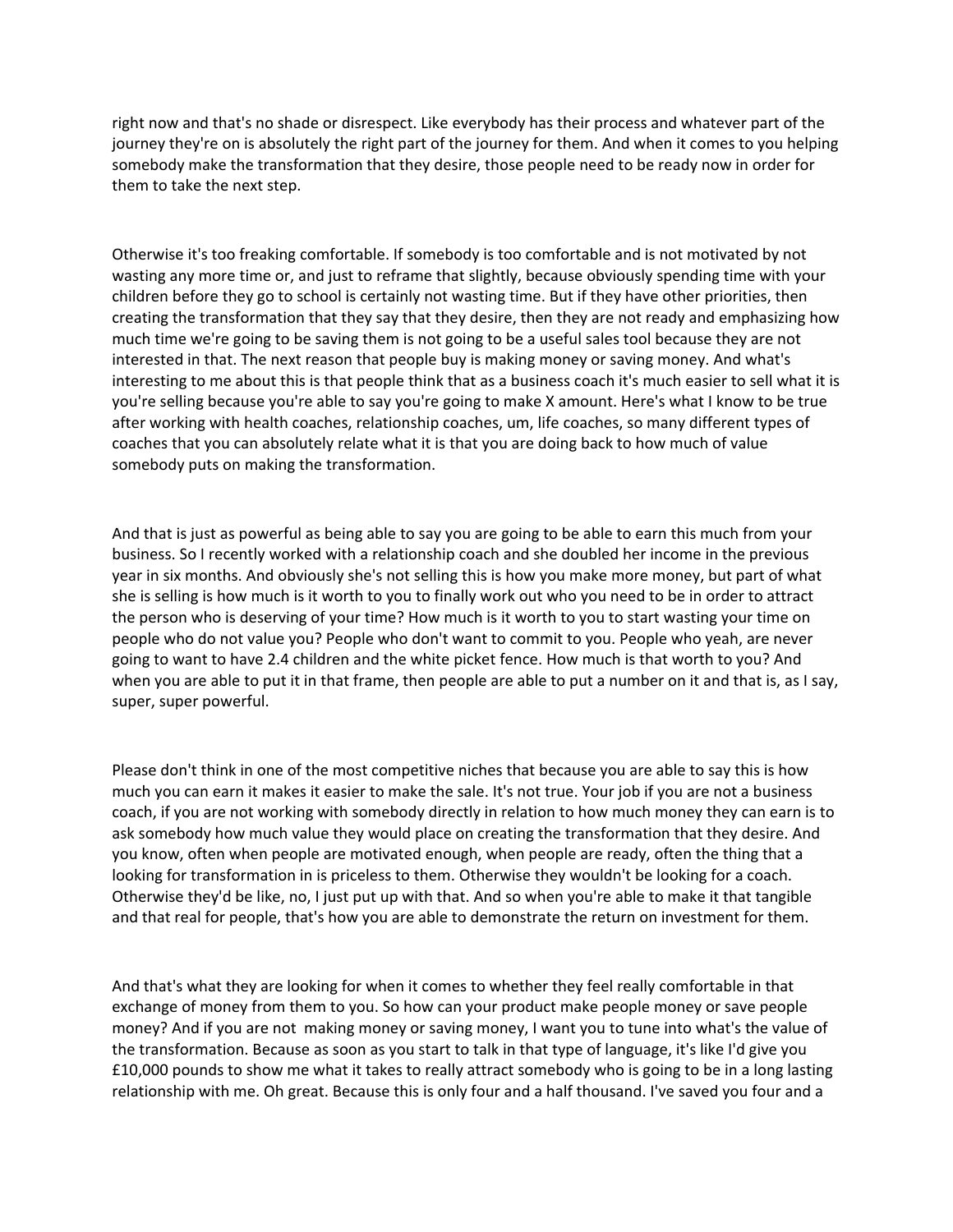half thousand pounds. I mean, you've only just started, maybe not that crass, but you get what I'm saying.

Okay. The third reason that people buy is status. So is this going to make me look good? Am I going to look good in this? Is this gonna elevate my positioning with how my peers see me? You know, is this going to elevate my position in the way that my colleagues see me? My family sees me. You know, why do people really buy BMWs, Mercedes, Chanel? Because they want to be part of a club that is deemed exclusive, that increases their status. You know, it's why a lot of people work with guru coaches because of the power of association and network. So being able to create either a sense of exclusivity or community or a, uh, we're like minded. So we belong together is all about status. So when you look at your product or service, how does it improve or how could it improve the way that somebody is perceived from a buying perspective? That is a powerful hook.

And then finally the fourth reason that people buy anything is momentum. So we are talking about a forward emotion towards pleasure or we are talking about moving away from pain. Now I know the people that I work with tend to be very, very heart-centered individuals and they would much rather talk about moving towards pleasure than moving away from pain. And the problem with this is that most people are way more motivated by moving away from pain. Now that doesn't mean I'm saying you should never lead with pleasure, you have to lead with what you are most aligned with. But the reason that pleasure doesn't sell, moving towards pleasure, doesn't sell as a great leader is because often you were talking to people about the level of comfort that they are already in. If you are not talking about the pain points and comfort and taking action are not always mutually exclusive. But in my experience and I've now been working in sales for almost 20 years, that the more comfortable a person is, the less likely they are going to take action to improve their situation and less the improvement is journalistically life changing.

And they know beyond any shadow of a doubt that you are the person that they want to make the change with. But even in those cases, when you're focusing on this is how your life can be more pleasurable as opposed to first saying, this is why this bit of your life sucks right now, and this is what it's costing you to stay there. And how long are you willing to remain in your painful and national winning to have those more challenging conversations? It's really easy for somebody to just say, I'm going to wait until next time. It's the same. Um, I want you to have the same kind of perspective as what I was talking about when I was talking about time and somebody being ready now being able to identify somebody's pain points and problem points and then not being afraid to say, this is what you're putting up with.

This is what you're tolerating right now. Are you okay with that? This one particularly if you are a coach, a very important skill to be able to do once you are working with a client. Because hey look, this is the truth. If you feel uncomfortable highlighting the thing that somebody is trying to move away from because you don't want to come across as pushy or because you don't want them to think badly of you, how are you going to hold the space for that person? Once you start coaching them and they come up with every excuse under the sun as to why they haven't done the work that they have said they're going to do, you're not going to be able to do that because you don't like sitting in your own discomfort enough to really be able to serve somebody. And I perhaps should've said this at the beginning, but that is what this is all about.